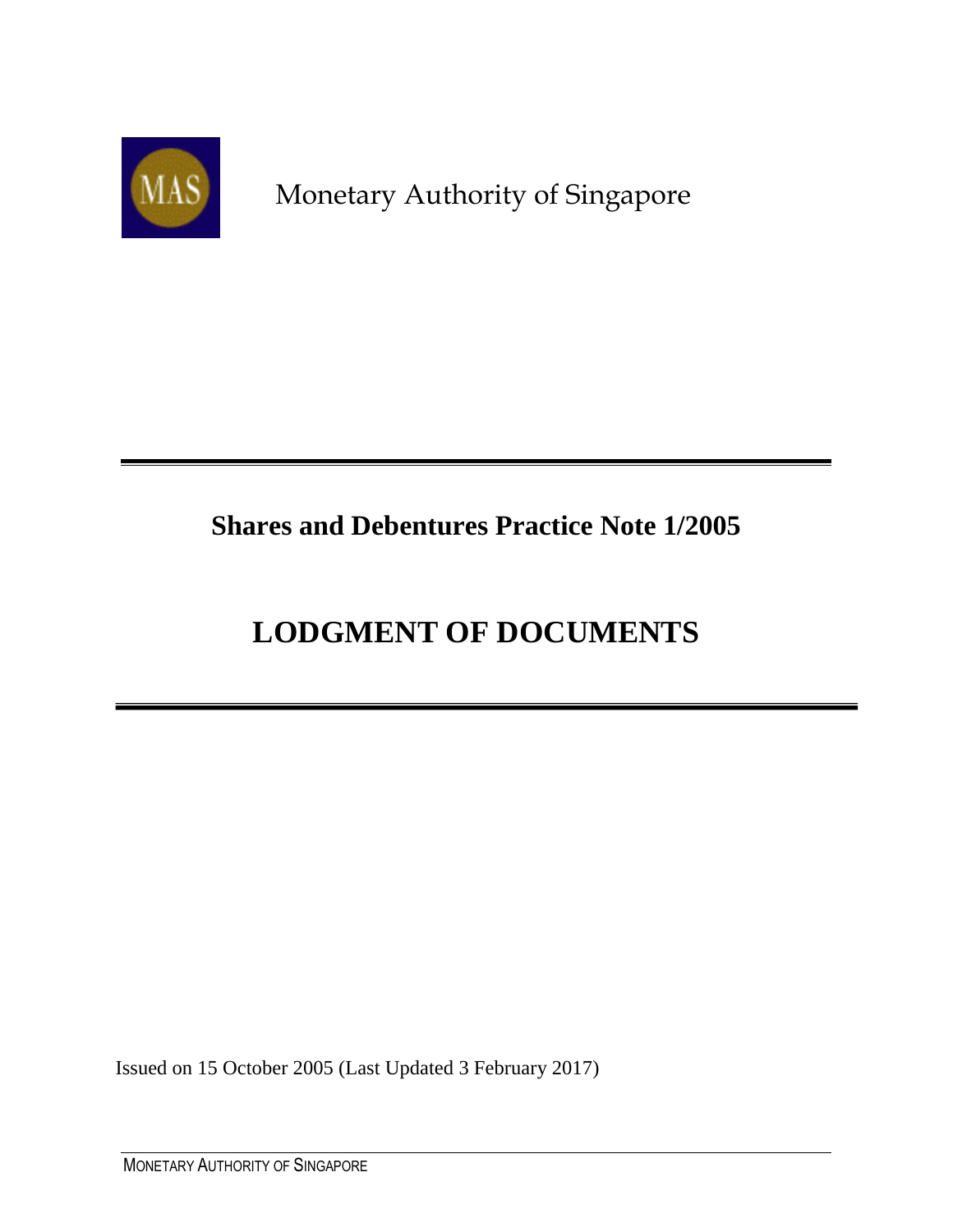## **OFFERS OF INVESTMENTS (SHARES AND DEBENTURES)**

#### **Lodgment of Documents** \_\_\_\_\_\_\_\_\_\_\_\_\_\_\_\_\_\_\_\_\_\_\_\_\_\_\_\_\_\_\_\_\_\_\_\_\_\_\_\_\_\_\_\_\_\_\_\_\_\_\_\_\_\_\_\_\_\_\_\_\_\_\_\_\_\_\_

#### **I Purpose**

- 1 This Practice Note is issued by the Monetary Authority of Singapore (the "Authority") pursuant to section 321 of the Securities and Futures Act (Cap.289) ("SFA") to set out the administrative procedures for the lodgment of prospectuses and other documents pursuant to provisions in Division 1 of Part XIII of the SFA.
- 2 This Practice Note is not meant to contain an exhaustive description of all the requirements in respect of documents to be lodged pursuant to provisions in Division 1 of Part XIII of the SFA. Please also refer to the SFA and the Securities and Futures (Offers of Investments) (Shares and Debentures) Regulations 2005 ("SFR") to ensure that all requirements are complied with when lodging a document.
- 3 The *Practice Note 1/2002 Lodgement of Documents* issued on 21 June 2002 (last updated on 1 September 2004) is revoked.

#### **II Definitions**

- 4 In this Practice Note:
	- (a) "Form 1" means Form 1 of the SFR as set out at the Authority's Internet website at [http://www.mas.gov.sg](http://www.mas.gov.sg/) (under "OPERA") or at [https://opera.mas.gov.sg;](https://opera.mas.gov.sg/)
	- (b) "OPERA" means the Offers and Prospectuses Electronic Repository and Access website;
	- (c) a reference to a paragraph by number is a reference to the paragraph of that number in this Practice Note;
	- (d) a reference to a section by number is a reference to the section of that number in the SFA; and
	- (e) a reference to a regulation or Schedule by number is a reference to the regulation or Schedule of that number in the SFR.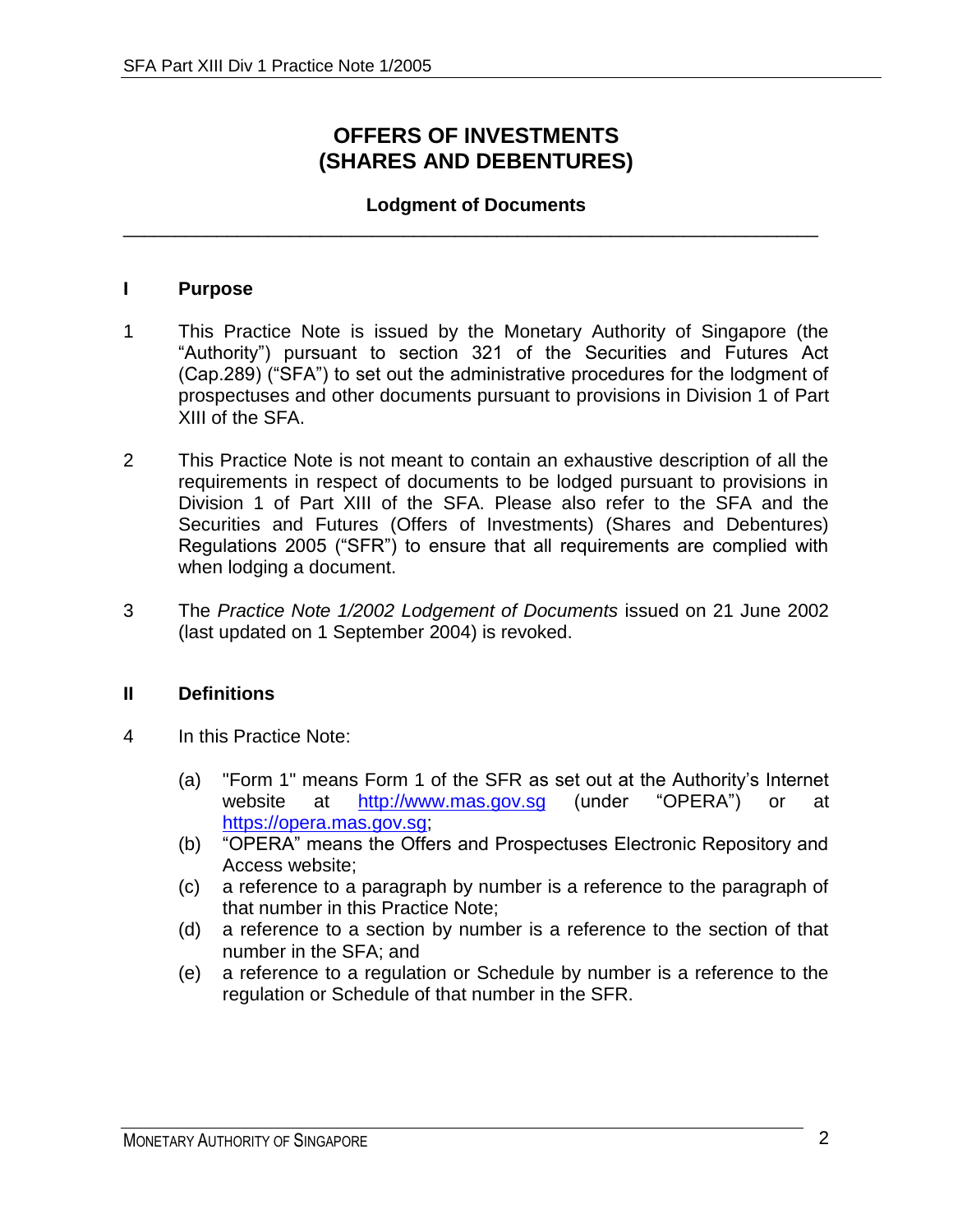#### **III Place and time for lodgment**

- 5 Lodgment of documents pursuant to provisions in Division 1 of Part XIII of the SFA should be made electronically on OPERA between 8.00 a.m. and 12.00 p.m. and between 1.00 p.m. and 5.00 p.m. from Mondays to Fridays (except public holidays). Documents submitted after 5.00 p.m. will only be processed the next working day.
- 6 An appointment should be made with the Authority at least one day in advance for the lodgment of prospectuses (including preliminary documents, base prospectuses and pricing statements under section 240A and documents which are deemed to be prospectuses under section 257), profile statements, amended prospectuses or profile statements, supplementary or replacement documents and offer information statements. Appointments are to be made via OPERA and to be strictly adhered to.

#### **IV Payment of lodgment fees**

7 Lodgment fees must be paid by credit card at the time of lodgment of the document on OPERA. The lodgment fee payable in respect of each type of document to be lodged with the Authority is set out in the First Schedule.

#### **V Lodgment of prospectus pursuant to section 240(1)(a)**

- 8 Paragraph 9 to 14 inclusive and 20 shall apply to a prospectus lodged pursuant to section 240(1)(a) (including a preliminary document under section 240(2), a base prospectus and a pricing statement under section 240A and a document deemed to be a prospectus under section 257) unless otherwise stated.
- 9 A prospectus must be lodged in electronic form (in searchable format) and shall comply with the requirements set out in regulation 11.

- 10 A true and complete **electronic image** of the following should be lodged with or submitted to the Authority together with the prospectus lodged in electronic form:
	- (a) every signature accompanying the prospectus;
	- (b) Form 1;
	- (c) duly signed confirmation by the person making the offer, or where the person making the offer is an entity, by each and every director or equivalent person of the entity, that he is aware of the criminal liability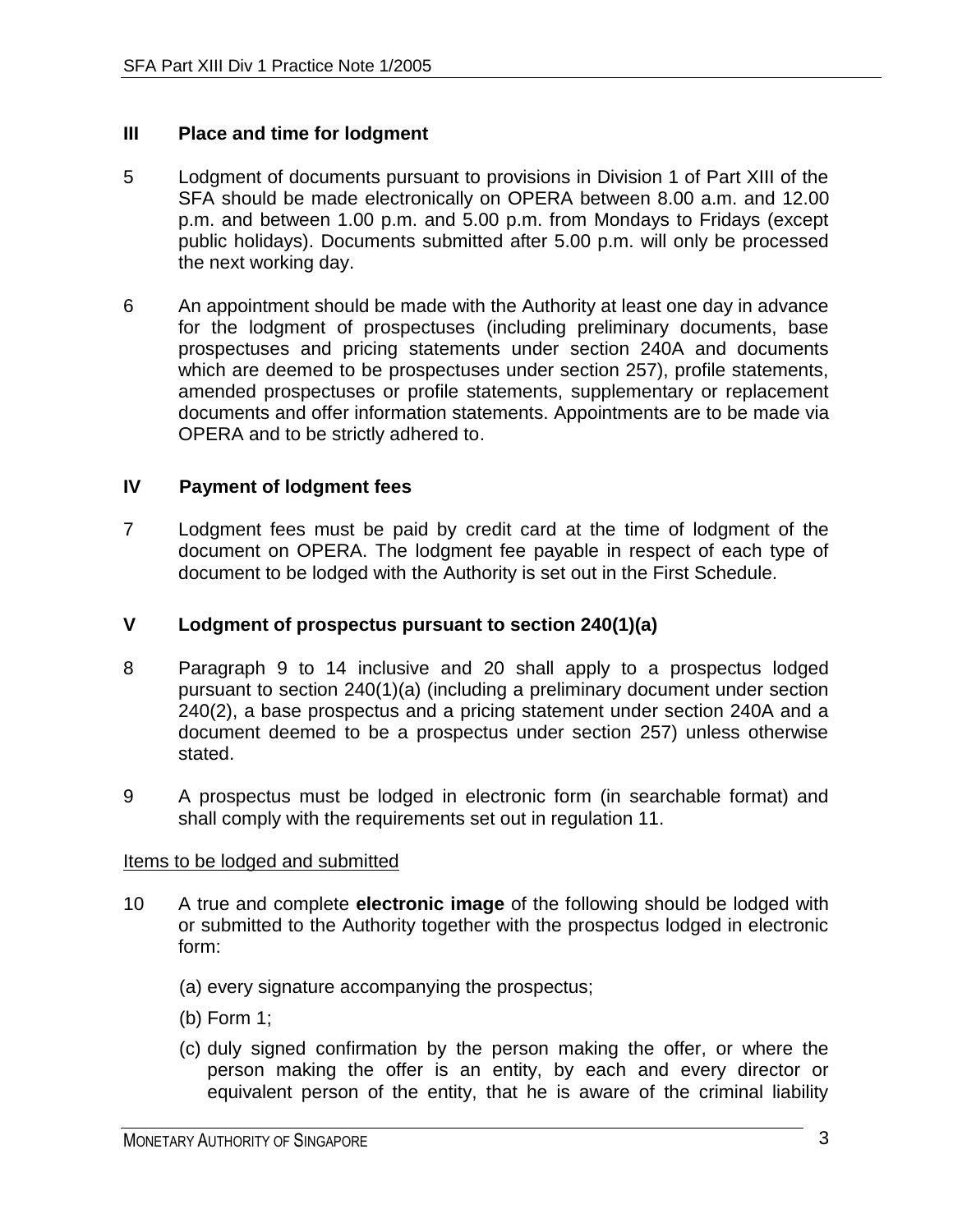under section 253 for any false or misleading statement, or omission of information required to be included, in the prospectus (a sample of which can be found at Annex 4 herein);

- (d) where the Authority has requested for a copy of the prospectus in paper form, duly signed statement that the copy of the prospectus submitted in paper form is a true copy of the prospectus lodged with the Authority in electronic form (a sample of which can be found at Annex 1 herein);
- (e) duly signed letter or report (other than a statutory audit report) enclosed in or forming part of the prospectus<sup>1</sup>;
- (f) duly signed expert's consent required to be lodged under section 240(13)(e) (a sample of which can be found at Annex 2 herein);
- (g) duly signed issue manager's consent required to be lodged under section 240(13)(ea)<sup>2</sup>;
- (h) duly signed underwriter's consent required to be lodged under section 240(13)(eb)<sup>2</sup>;
- (i) if applicable, the authorisation referred to in regulation 13;
- (j) except in the case of a preliminary prospectus or a base prospectus relating to a debenture issuance programme, all the application forms in respect of the offer to which the prospectus relates; and
- (k) any pre-deal research report which has been issued in respect of the securities to which the prospectus relates.
- 11 Every electronic image lodged with or submitted to the Authority should comply with the requirements set out in regulation 11.
- 12 When lodging a prospectus, the appropriate prospectus compliance checklist must be submitted to the Authority in electronic form at the same time. The checklist should indicate in respect of each provision in the applicable Schedule, the page and section under which the information required by the relevant provision can be found or where appropriate, the corresponding remark as set out in Annex 3 herein.

l

<sup>1</sup> Any letter or report enclosed in or forming part of a prospectus or profile statement should be signed and an electronic image of such signed letter or report should be submitted to the Authority. The electronic image must be of the signed pages in the prospectus or profile statement. Signed copies of the report or letter which are given separately from the prospectus or profile statement will not be accepted. The requirement to sign the letter or report enclosed in or forming part of a prospectus or profile statement will similarly apply to a preliminary document. Please refer to paragraph 17.

 $2$  Where the issue manager is also the underwriter for the offer, the consent to being named as issue manager and underwriter can be given in the same letter.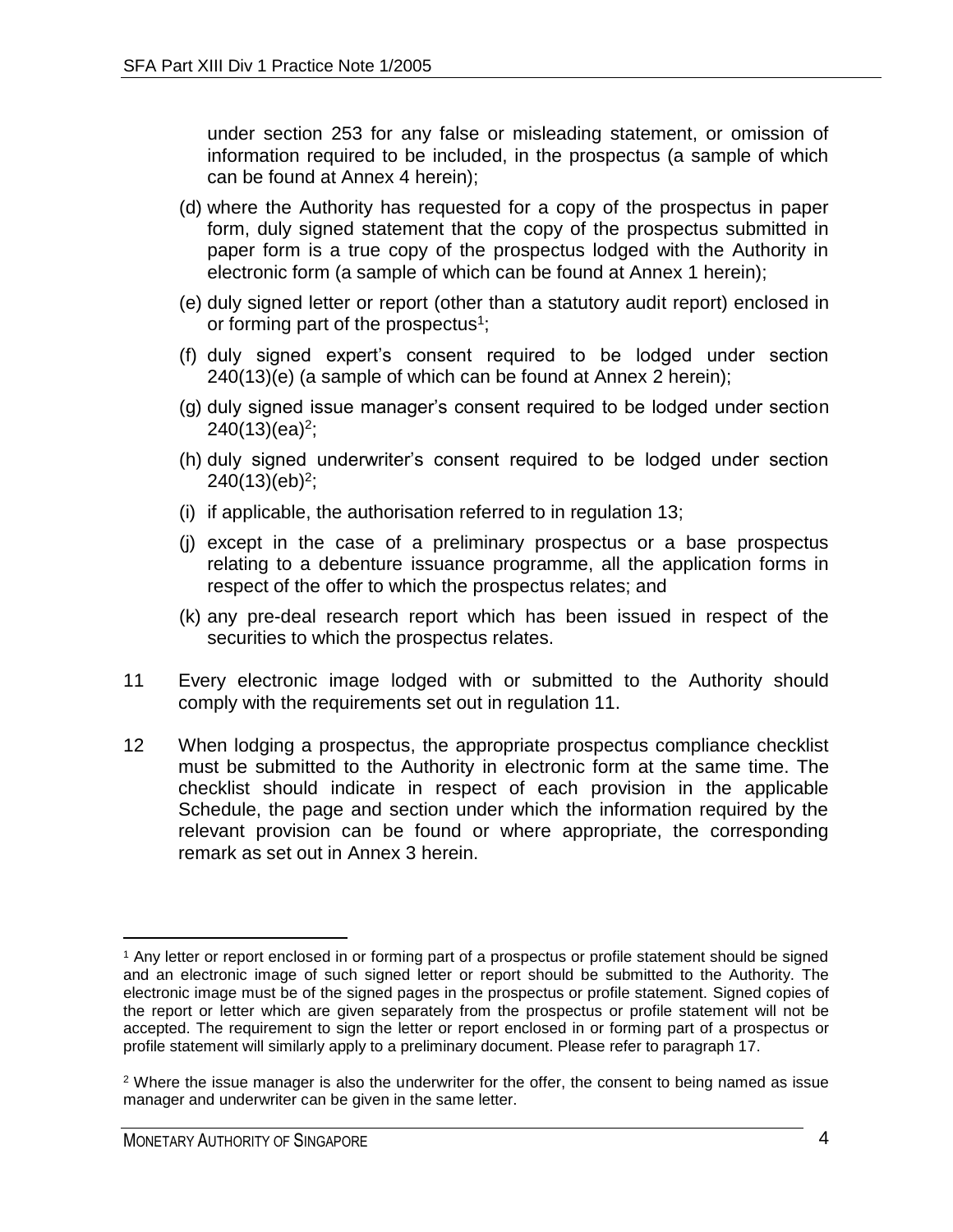For more information on the requirements in respect of an expert's written consent, refer to paragraphs 41 to 44. Date of the prospectus

- 13 The registration date of the prospectus need not be stated in the prospectus lodged with the Authority but must be stated in all copies of the prospectus meant for dissemination to the public. In the case of a preliminary document, the lodgment date thereof must be stated in both the copy of the prospectus lodged with the Authority and all copies of the prospectus meant for dissemination pursuant to section 251(3).
- 14 Where, in addition to the date of registration of the prospectus or the date of lodgment of the preliminary document, as the case may be, the date of issue or publication of the prospectus or preliminary document is stated on the front cover of the prospectus or preliminary document, such date should not be earlier than the date of registration of the prospectus or the date of lodgment of the preliminary document, as the case may be.

#### Preliminary document

- 15 Pursuant to section 240(2), a preliminary document lodged with the Authority for the purpose of section 251(3) will be deemed to be a prospectus lodged with the Authority. A separate copy of the preliminary document need not be lodged with the Authority for the purpose of applying for registration.
- 16 Where the issuer wishes to exclude any information required to be included in the prospectus under section 243 other than information which can be omitted from a preliminary document by virtue of section 240(3), an application must be made and an exemption from compliance with the requirement to include such information must be obtained pursuant to section 247 before the preliminary prospectus excluding such information is lodged with the Authority.
- 17 Subject to paragraph 18, any letter or report enclosed in or forming part of a preliminary document should be dated and signed and an electronic image of such signed letter or report should be submitted to the Authority, notwithstanding that certain information in the letter or report may have been excluded pursuant to section 240(3) or an exemption granted under section 247. For more information on the requirements in respect of letters and reports enclosed in or forming part of a prospectus are to be signed, refer to paragraphs 38 to 40**.**
- 18 Paragraph 17 does not apply if
	- (a) the letter or report sets out the opinion of an auditor in respect of the financial statements of the entity whose securities are the subject of the offer or, if it is the holding company or holding entity of a group, the group;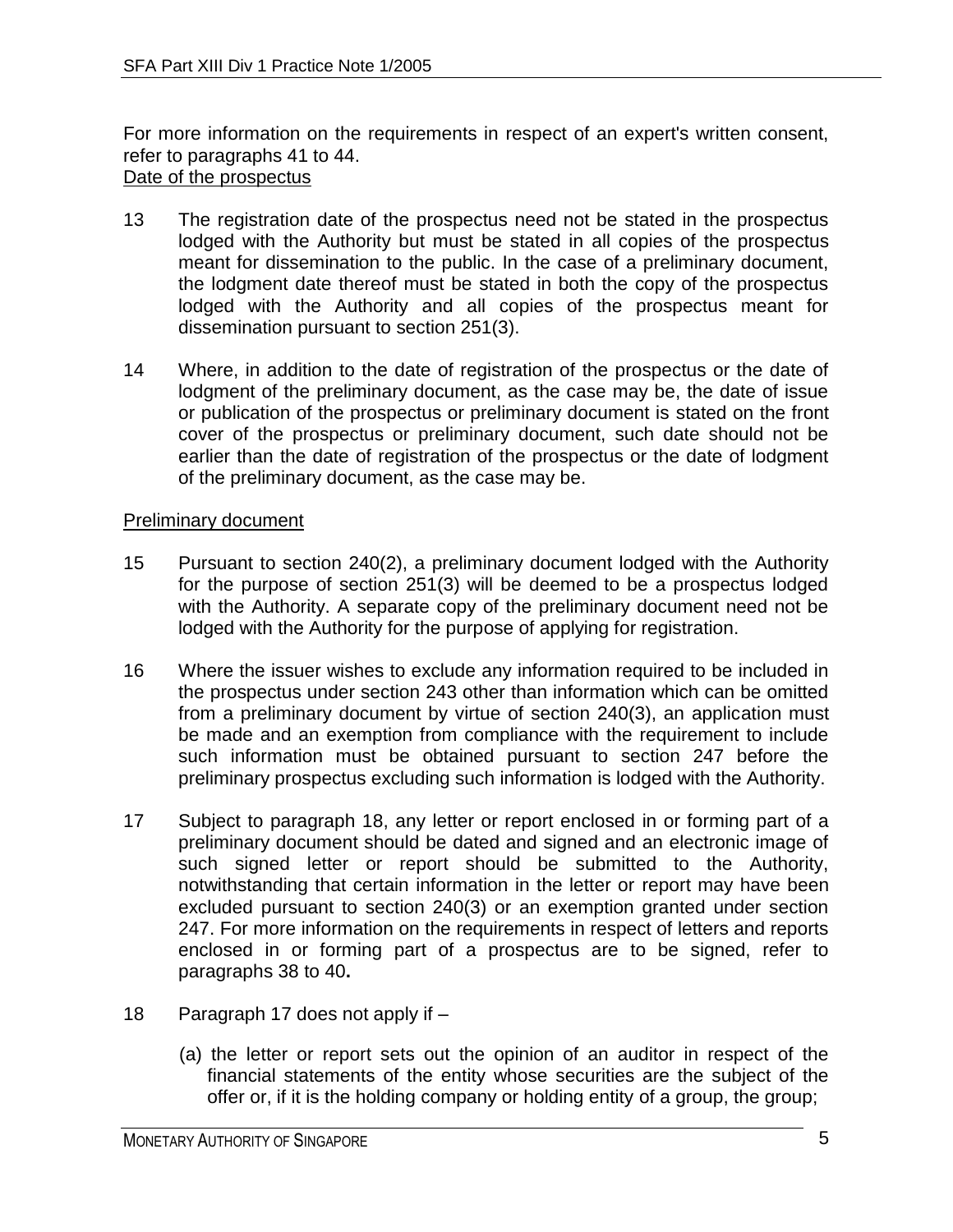- (b) the restructuring exercise resulting in the formation of the group has yet to be completed; and
- (c) the date or dates on which the restructuring exercise is to be undertaken is or are omitted from the preliminary prospectus pursuant to the Second Schedule.
- 19 Pursuant to section 240(9), where a prospectus lodged with the Authority is a preliminary document, a copy of the prospectus amended so as to:
	- (a) include such information which was omitted from the preliminary document by virtue of section 240(3) and the Second Schedule; and
	- (b) exclude the statements specified in section 251(3) or the Second Schedule,
	- (the "final prospectus") must be lodged with the Authority.

For information on the lodgment of an amended prospectus (including a final prospectus), refer to paragraphs 25 to 30.

#### Notification of registration

20 The person who lodged the prospectus will be notified in writing when the prospectus is registered.

#### **VI Lodgment of profile statement pursuant to section 240(4)(b)**

21 A profile statement (including a base profile statement under section 240A(4)) must be lodged in electronic form (in searchable format) and shall comply with the requirements set out in regulation 11.

- 22 A true and complete **electronic image** of the following should be lodged with or submitted to the Authority together with the profile statement lodged in electronic form:
	- (a) every signature accompanying the profile statement;
	- (b) Form 1;
	- (c) duly signed confirmation by the person making the offer, or where the person making the offer is an entity, by each and every director or equivalent person of the entity, that he is aware of the criminal liability under section 253 for any false or misleading statement, or omission of information required to be included, in the profile statement;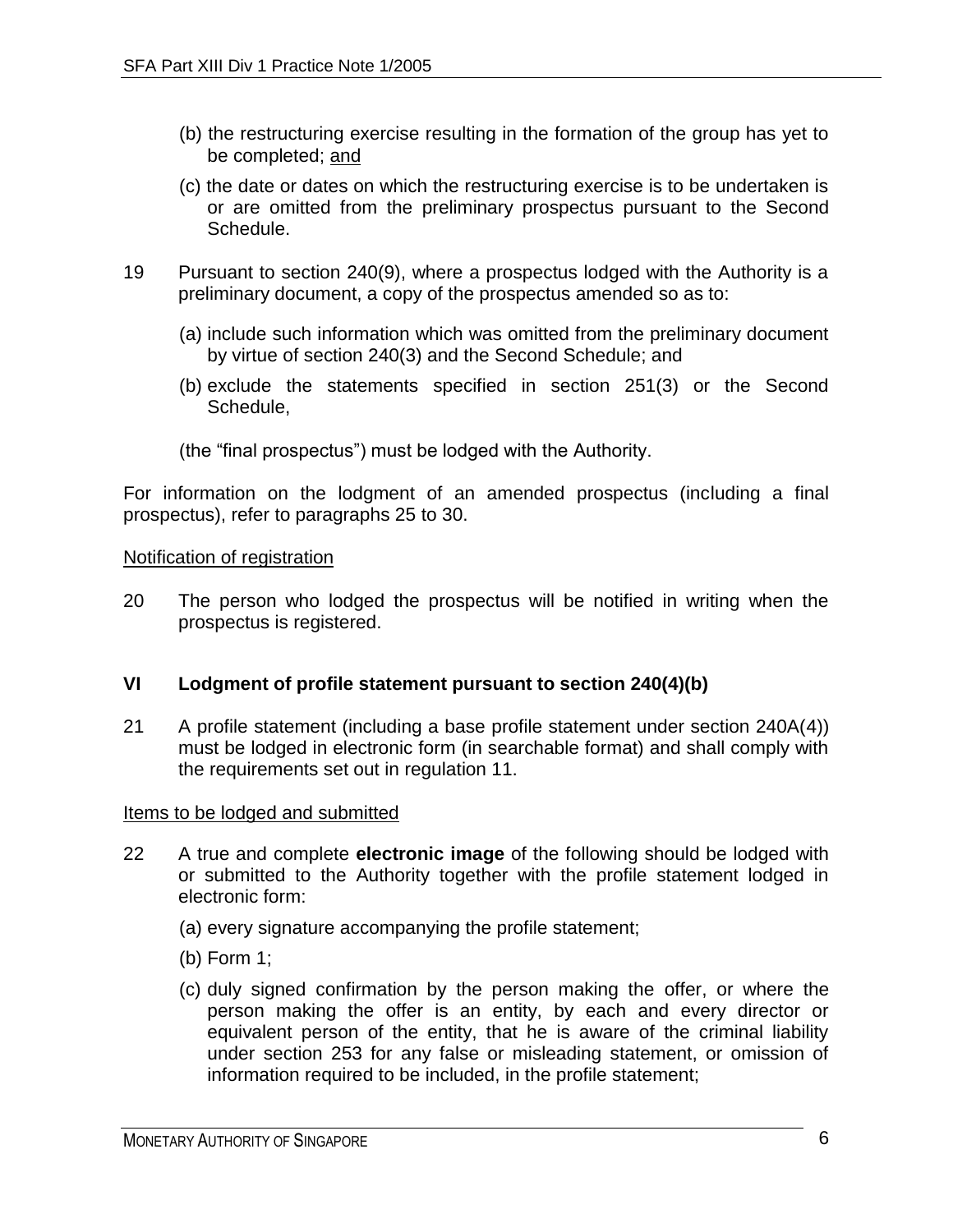- (d) where the Authority has requested for a copy of the profile statement in paper form, duly signed statement that the copy of the profile statement submitted in paper form is a true copy of the profile statement lodged with the Authority in electronic form;
- (e) duly signed letter or report (other than a statutory audit report) enclosed in or forming part of the profile statement<sup>1</sup>;
- (f) duly signed expert's consent required to be lodged under section 240(14)(ca);
- (g) duly signed issue manager's consent required to be lodged under section  $240(14)(cb)^2;$
- (h) duly signed underwriter's consent required to be lodged under section  $240(14)(cc)^2;$
- (i) if applicable, the authorisation referred to in regulation 13; and
- (j) except in the case of a preliminary profile statement or a base profile statement relating to a debenture issuance programme, all the application forms in respect of the offer to which the profile statement relates.

#### Date of the profile statement

23 The registration date of the profile statement need not be stated in the profile statement lodged with the Authority but must be stated in all copies of the profile statement meant for dissemination to the public. Where, in addition to the date of registration of the profile statement, the date of issue or publication of the profile statement is stated on the front cover of the profile statement, such date should not be earlier than the date of registration of the profile statement.

#### Notification of registration

24 The person who lodged the profile statement will be notified in writing when the profile statement is registered.

#### **VII Lodgment of amended prospectus or profile statement pursuant to section 240(9A)**

25 Any amendment to a prospectus or profile statement must be lodged in electronic form (in searchable format) and shall comply with the requirements set out in regulation 11.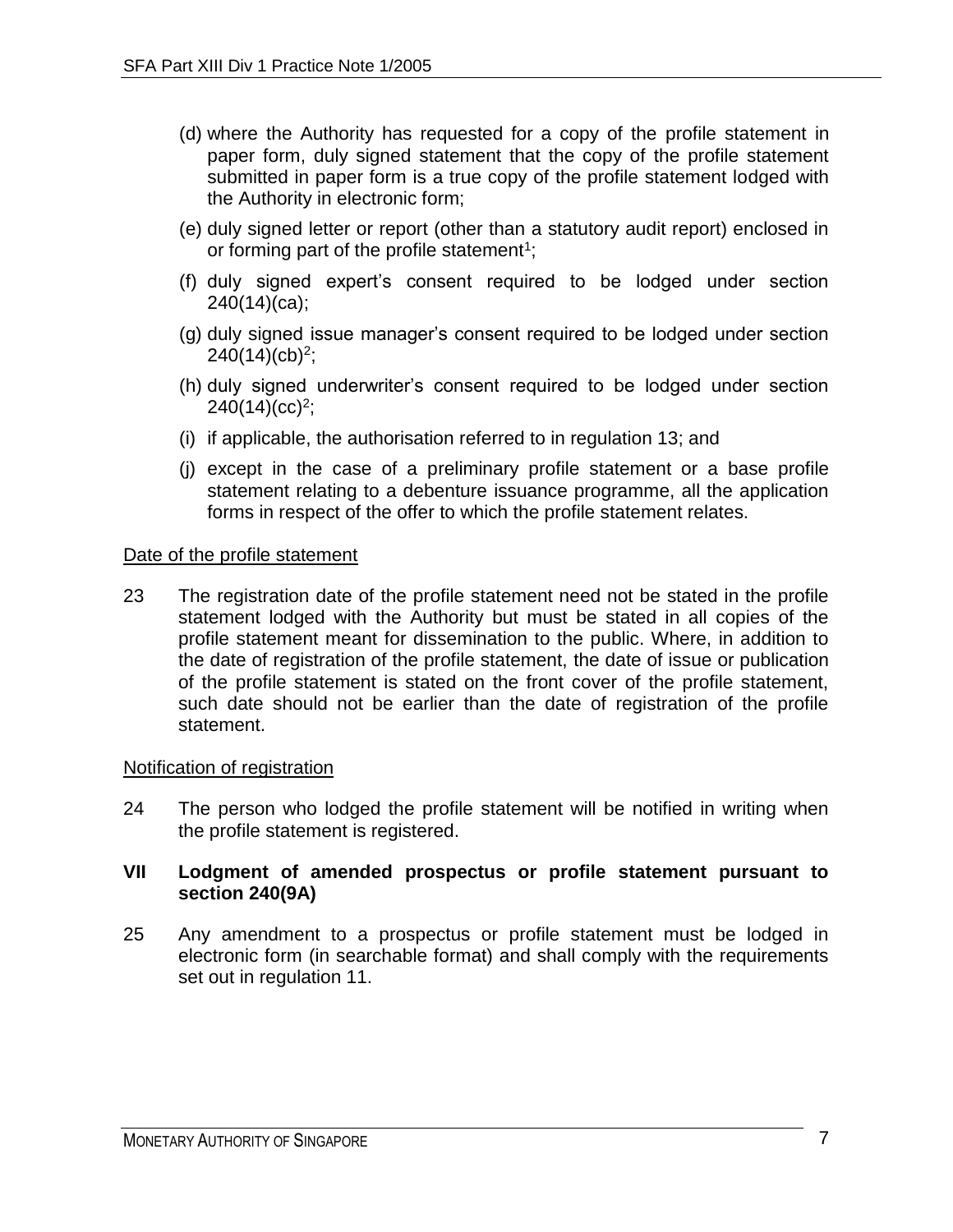#### Items to be lodged and submitted

- 26 A true and complete **electronic image** of the following should be lodged with or submitted to the Authority together with the amended prospectus or profile statement lodged in electronic form:
	- (a) every signature accompanying the amended prospectus or profile statement;
	- (b) Form 1;
	- (c) where the Authority has requested for a copy of the amended prospectus or profile statement in paper form, duly signed statement that the copy of the amended prospectus or profile statement submitted in paper form is a true copy of the amended prospectus or profile statement lodged with the Authority in electronic form;
	- (d) if applicable, the authorisation referred to in regulation 13;
	- (e) where the amended prospectus or profile statement is the final prospectus or profile statement -
		- (i) duly signed confirmation by the person making the offer, or where the person making the offer is an entity, by each and every director or equivalent person of the entity, that he is aware of the criminal liability under section 253 for any false or misleading statement, or omission of information required to be included, in the amended prospectus or profile statement;
		- (ii) duly signed letter or report (other than a statutory audit report) enclosed in or forming part of the prospectus or profile statement<sup>1</sup>;
		- (iii) duly signed expert's consent required to be lodged under section 240(13)(e) or 240(14)(ca)<sup>3</sup>;
		- (iv) duly signed issue manager's consent required to be lodged under section 240(13)(ea) or section 240(14)(cb)<sup>3</sup>;
		- (v) duly signed underwriter's consent required to be lodged under section 240(13)(eb) or section 240(14)(cc)<sup>3</sup>; and

l

 $3$  The consent from the expert, issue manager or underwriter, as the case may be, need not be given at the time of lodgment of the amended prospectus or profile statement if such consent to the issue of the final prospectus has already been given at the time of lodgement of the preliminary prospectus or profile statement, and the amendments made to the preliminary prospectus or profile statement are solely for the purposes of including the information which has been omitted from the preliminary document by virtue of section 240(3) and the Second Schedule, or for the purposes of excluding the statements specified in section 251(3) or the Second Schedule, which are no longer relevant for the final prospectus or profile statement.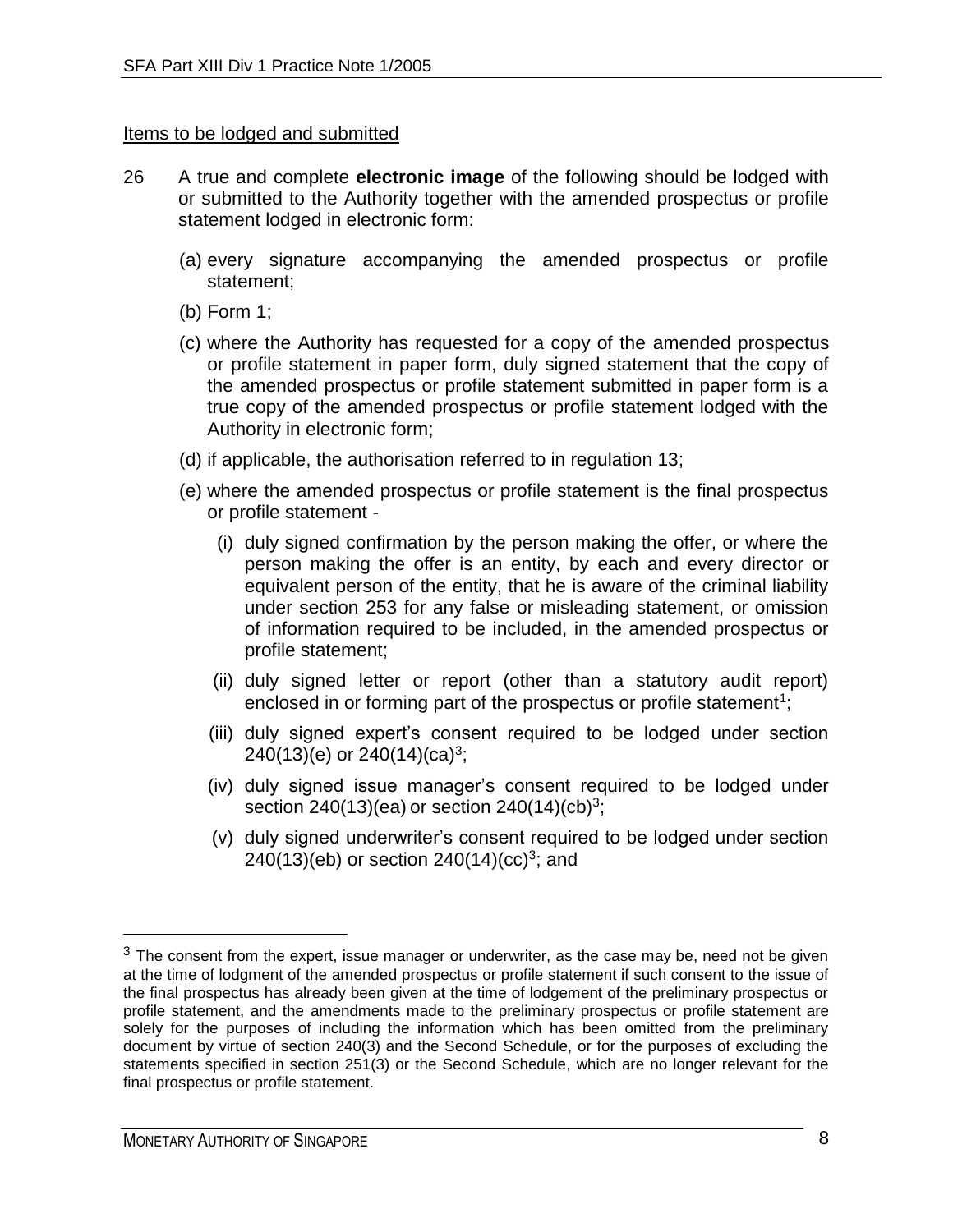(vi) all the application forms in respect of the offer to which the prospectus or profile statement relates.

For more information on the requirements in respect of an expert's written consent, refer to paragraphs 41 to 44.

- 27 When lodging an amended prospectus or profile statement, the following items should be submitted to the Authority at the same time:
	- (a) an **electronic** copy (in searchable format) of the amended prospectus or profile statement with amendments tracked over the originally lodged prospectus; and
	- (b) where the Authority has requested for a copy of the amended prospectus or profile statement in paper form, a true and complete **electronic image** of the duly signed statement that the copy of the amended prospectus or profile statement (with amendments tracked over the originally lodged prospectus) submitted in paper form is a true copy of the amended prospectus or profile statement (with amendments tracked over the originally lodged prospectus) submitted to the Authority in electronic form.
- 28 The inclusion of information which has been omitted from a preliminary document by virtue of section 240(3) and the Second Schedule and the exclusion of the statements specified under section 251(3) or the Second Schedule will be considered amendments made with the consent of the Authority under section 240(11). Therefore, for purposes of section 240(8), if the only amendments made to a prospectus are the inclusion of such omitted information, the date of lodgment of the prospectus will still be the original date of lodgment of the prospectus. No fees will be charged for lodging a prospectus amended only to include such omitted information.
- 29 If, in addition to amendments which are made to a prospectus or profile statement solely to include information which has been omitted from a preliminary document by virtue of section 240(3) and the Second Schedule or to exclude the statements specified under section 251(3) or the Second Schedule, the issuer also incorporates other amendments, reasonable steps should be taken to draw the Authority's attention to such other amendments, for example, by using different font colours or highlights in the amended prospectus submitted to the Authority.

#### Date of the amended prospectus or profile statement

30 Except in the case of a final prospectus or profile statement, the date of lodgment of the amended prospectus or profile statement should be stated on the front cover of the amended prospectus or profile statement. Where such amendments are not incorporated in the prospectus or profile statement but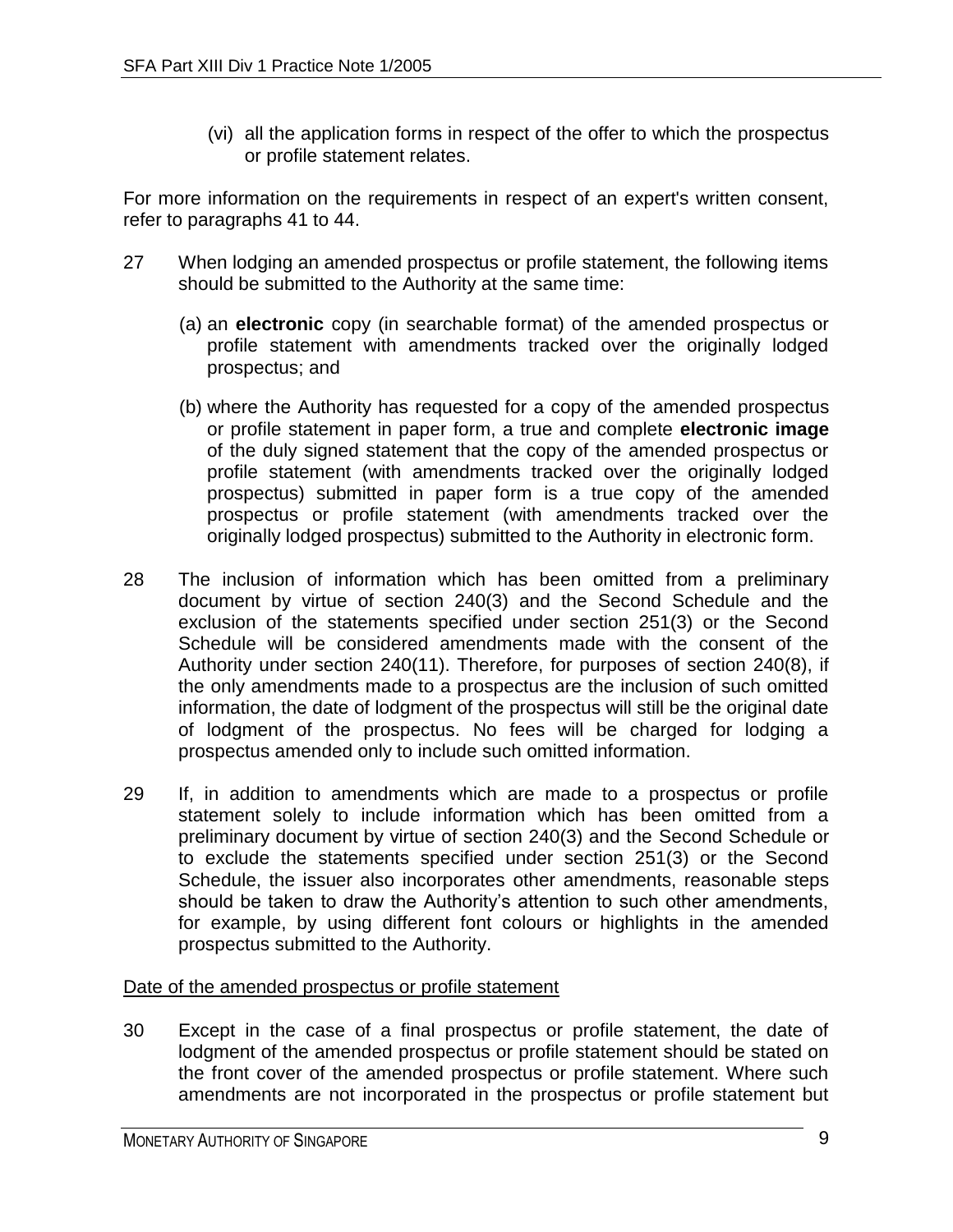annexed as an addendum to the originally lodged prospectus or profile statement, the date on which the amendments are lodged should similarly be stated on the first page of the addendum together with an identification of the originally lodged prospectus or profile statement to which the amendments relate.

#### **VIII Lodgment of supplementary or replacement document under section 241(1)**

31 A supplementary or replacement document must be lodged in electronic form (in searchable format) and shall comply with the requirements set out in regulation 11.

- 32 A true and complete **electronic image** of the following should be lodged with or submitted to the Authority together with the supplementary or replacement document lodged in electronic form:
	- (a) every signature accompanying the supplementary or replacement document;
	- (b) Form 1;
	- (c) duly signed confirmation by the person making the offer, or where the person making the offer is an entity, by each and every director or equivalent person of the entity, that he is aware of the criminal liability under section 253 for any false or misleading statement, or omission of information required to be included, in the supplementary document (read together with the original prospectus and any previous supplementary document) or replacement document;
	- (d) where the Authority has requested for a copy of the supplementary or replacement document in paper form, duly signed statement that the copy of the supplementary or replacement document submitted in paper form is a true copy of the supplementary or replacement document lodged with the Authority in electronic form;
	- (e) duly signed letter or report (other than a statutory audit report) enclosed in or forming part of the supplementary or replacement document<sup>1</sup>;
	- (f) duly signed consent from an expert, issue manager or underwriter, as the case may be; and
	- (g) if applicable, the authorisation referred to in regulation 13.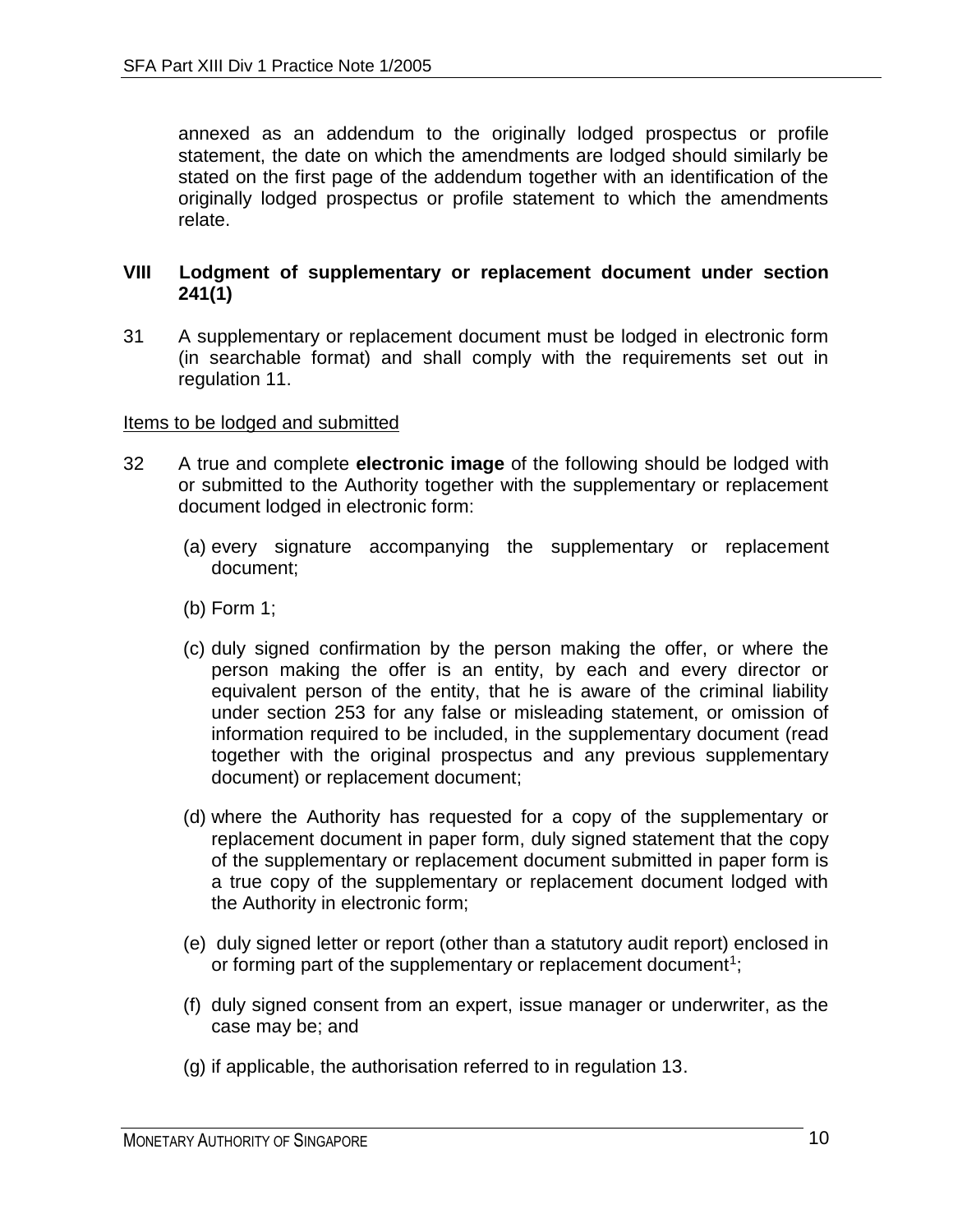- 33 When lodging a replacement document, the following items should also be submitted to the Authority at the same time:
	- (a) an **electronic** copy (in searchable format) of the replacement document with amendments tracked over the originally registered prospectus; and
	- (b) a true and complete **electronic image** of the duly signed statement that the copy of the replacement document (with amendments tracked over the originally registered prospectus) submitted in paper form is a true copy of the replacement document (with amendments tracked over the originally registered prospectus) submitted to the Authority in electronic form.

#### Date of the supplementary or replacement document

34 Where, in addition to the date of lodgement of the supplementary or replacement document, the date of issue or publication of the supplementary or replacement document is stated on the front cover of the supplementary or replacement document, such date should not be earlier than the date of lodgment of the supplementary or replacement document.

#### **IX Lodgment of offer information statement under section 277(1)**

35 An offer information statement must be lodged in electronic form (in searchable format) and shall comply with the requirements set out in regulation 11.

- 36 A true and complete **electronic image** of the following should be lodged with or submitted to the Authority together with the offer information statement in electronic form:
	- (a) every signature accompanying the offer information statement;
	- (b) Form 1;
	- (c) duly signed confirmation by the person making the offer, or where the person making the offer is an entity, by each and every director or equivalent person of the entity, that he is aware of the criminal liability under section 253 for any false or misleading statement, or omission of information required to be included, in the offer information statement.
	- (d) where the Authority has requested for a copy of the offer information statement in paper form, duly signed statement that the copy of the offer information statement submitted in paper form is a true copy of the offer information statement lodged with the Authority in electronic form;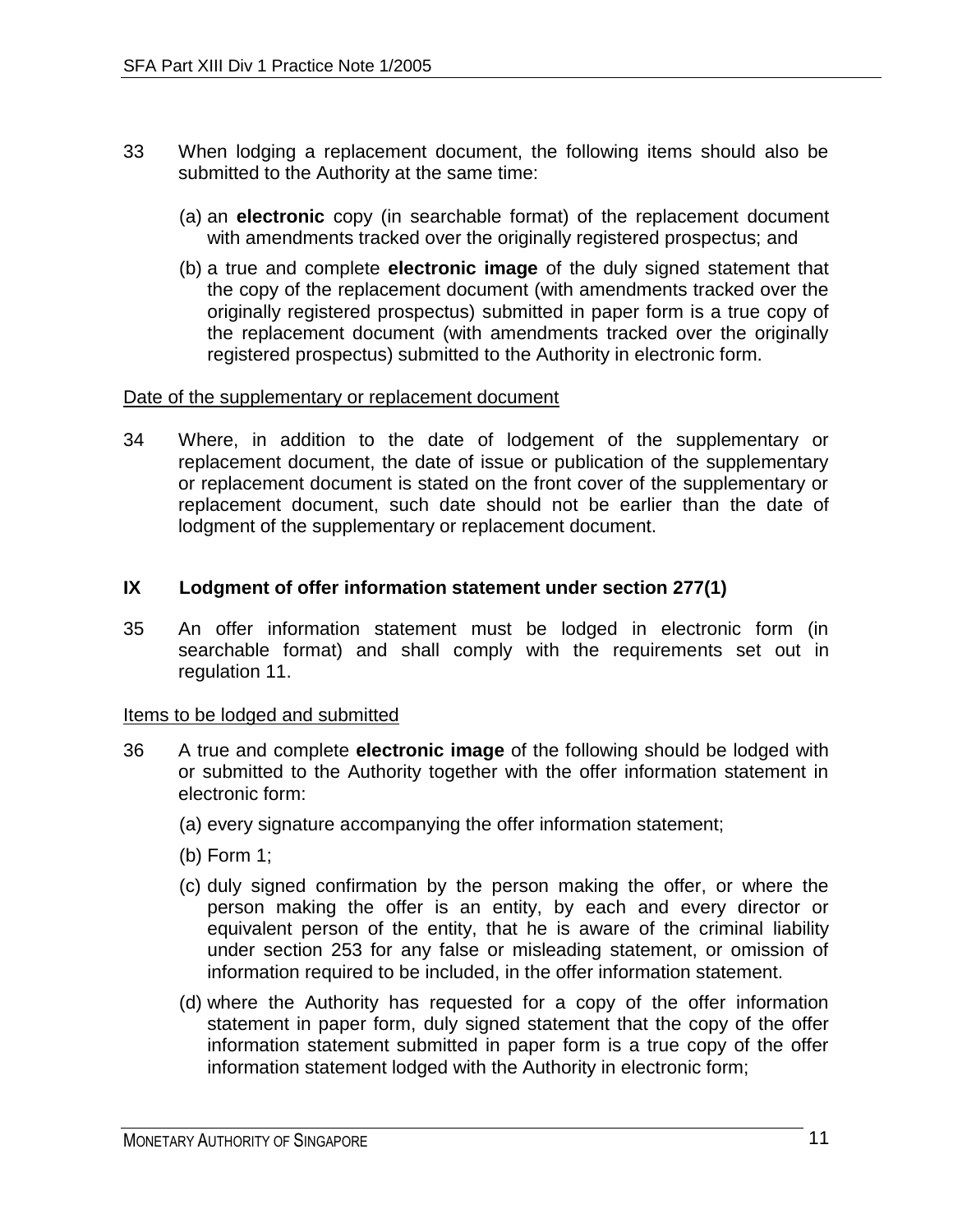- (e) duly signed letter or report (other than a statutory audit report) enclosed in or forming part of the offer information statement<sup>4</sup>;
- (f) duly signed expert's consent required to be lodged under section 277(5) ;
- (g) duly signed issue manager's consent required to be lodged under section  $277(6)^5;$
- (h) duly signed underwriter's consent required to be lodged under section 277(6)<sup>5</sup>; and
- (i) if applicable, the authorisation referred to in regulation 13.

#### Date of the offer information statement

37 Where, in addition to the date of lodgement of the offer information statement, the date of issue or publication of the offer information statement is stated on the front cover of the offer information statement, such date should not be earlier than the date of lodgment of the offer information statement.

#### **X Letters and reports**

- 38 Letters and reports (other than audit reports of annual financial statements for previous years) enclosed in or forming part of a prospectus, an amended prospectus, an offer information statement, or a supplementary or replacement document or any other document lodged with the Authority should be signed:
	- (a) in the case of a letter or report issued by a corporation, by a director of the corporation; or
	- (b) in the case of a letter or report issued by a business or professional firm, the proprietor or a partner of the firm.
- 39 A true and complete **electronic image** of the signed letter or report referred to in paragraph 38 should be submitted to the Authority at the time of lodgment of the relevant document. Any letter or report that is signed separately (that is, not on the report or letter enclosed in the relevant document) will not be accepted.
- 40 Where the pages of the letter or report referred to in paragraph 38 are numbered and a reference was made in the letter or report to such page

 <sup>4</sup> Any letter or report enclosed in or forming part of an offer information statement should be signed and an electronic image of such signed letter or report should be submitted to the Authority. The electronic image should be of the signed pages in the offer information statement. Signed copies of the report or letter which are given separately from the offer information statement will not be accepted.

<sup>&</sup>lt;sup>5</sup> Where the issue manager is also the underwriter for the offer, the consent to being named as issue manager and underwriter can be given in the same letter.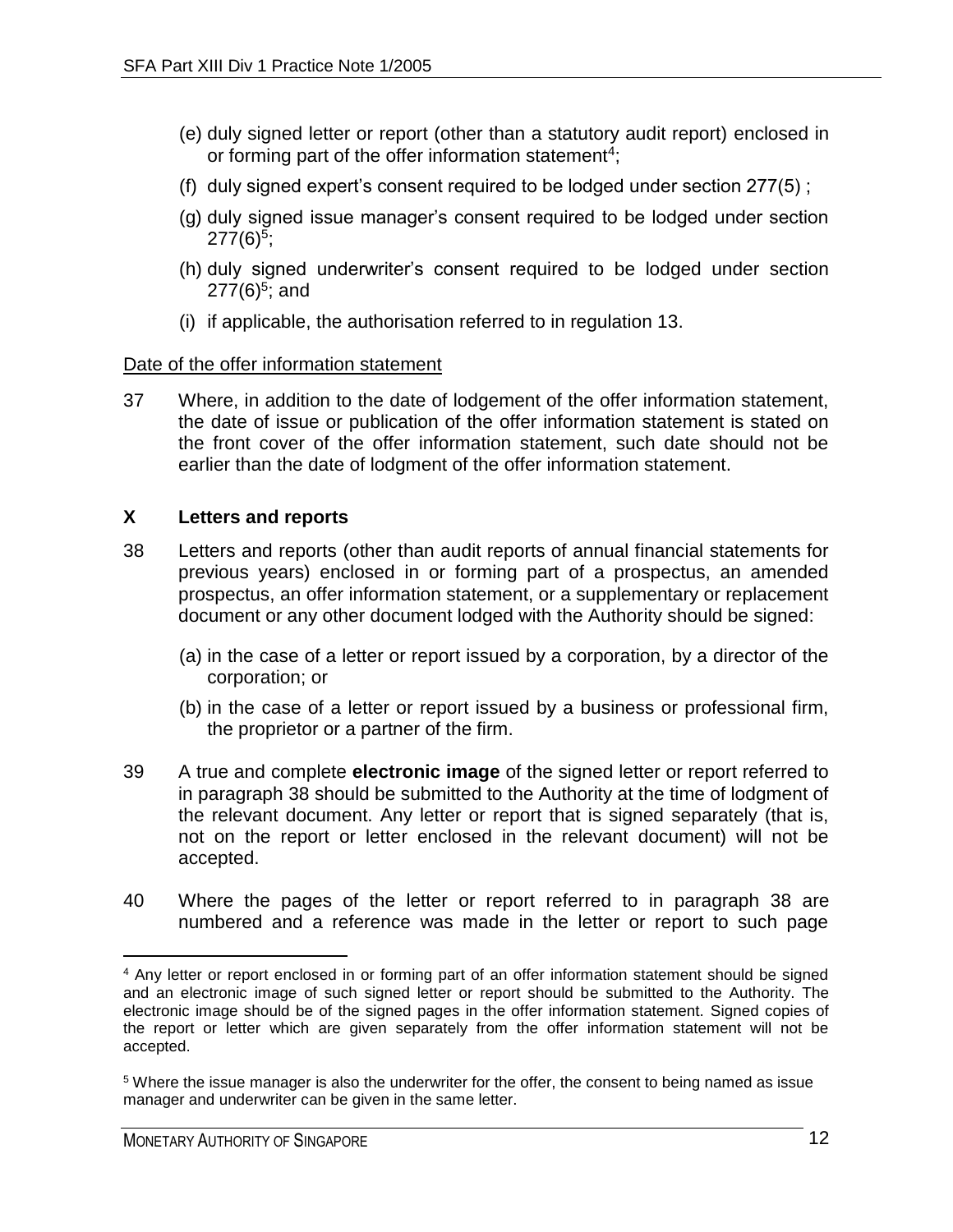numbers of the letter or report which does not correspond with the page numbers of the prospectus in which the report or letter is contained –

- (a) a cover page stating the equivalent page number in the prospectus should be included; and
- (b) the page numbers of the letter or report should be removed to avoid confusion with page numbers of the prospectus.

#### **XI Expert's written consent**

- 41 All written consents required to be furnished under section 249 or 249A of the SFA are to be signed by a director (in the case of a consent given by a corporation) or the proprietor or a partner (in the case of a consent given by a business or professional firm) or a person duly authorised in writing to sign the written consent for and on behalf of the corporation or the business or professional firm.
- 42 The date of the written consent letter should be reasonably recent. As a general rule, a written consent furnished pursuant to section 249 or 249A should not be more than one month old.
- 43 A true and complete **electronic image** of the written consent letter lodged with the Authority shall comply with the requirements set out in regulation 11.
- 44 When lodging a written consent, a true and complete **electronic image** of the following shall also be submitted to the Authority at the same time:
	- (a) Form 1; and
	- (b) if applicable, the authorisation referred to in regulation 13.

#### **XII Miscellaneous**

#### Signatures on documents lodged with the Authority

- 45 The page containing the signature(s) accompanying a document lodged with the Authority shall clearly identify the document to which the signature(s) relate.
- 46 The name and designation of the person who has signed the document, e.g. "XYZ, Partner" or "ABC, Director", should be stated below his signature.
- 47 Where a written consent furnished pursuant to section 249 or 249A, or a letter or report enclosed in or forming part of a document lodged with the Authority under Division 1 of Part XIII of the SFA or the SFR is issued by a business or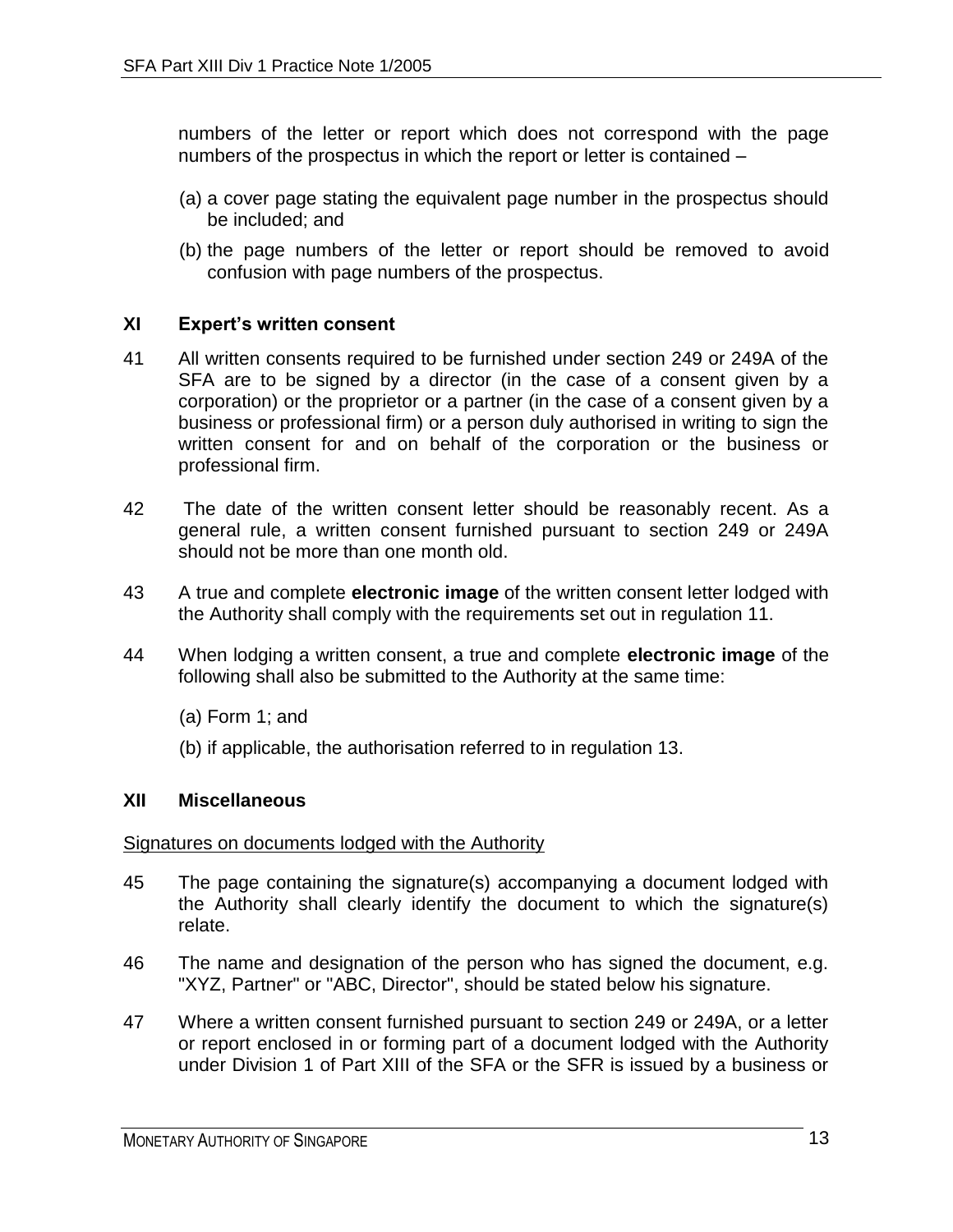professional firm, the signature appearing on the consent, letter or report can be in the name of the firm or in the personal name of the signatory.

- 48 Notwithstanding paragraph 47, where the letter or report relates to financial statements of the entity whose securities are being offered (other than a statutory audit report), the partner of the firm who is responsible for the letter or report should be stated.
- 49 Where a document is signed on behalf of a director or proposed director by an authorised person, the names of both the authorised person and the corresponding director or proposed director should be clearly stated below the authorised person's signature, for example by setting out the words, "Signed by (name of authorised person) on behalf of (name of director/proposed director)".
- 50 In respect of a letter or report enclosed in or forming part of the prospectus, the copies of the prospectus meant for distribution to the public need not carry the signature of the person who signed the letter or report.

#### Authority furnished

51 Where a document lodged with the Authority is signed by a person authorised in writing by a director or proposed director, or a corporation or firm, the authorisation to be furnished under regulation 13, as a general rule, should not be more than 3 months old.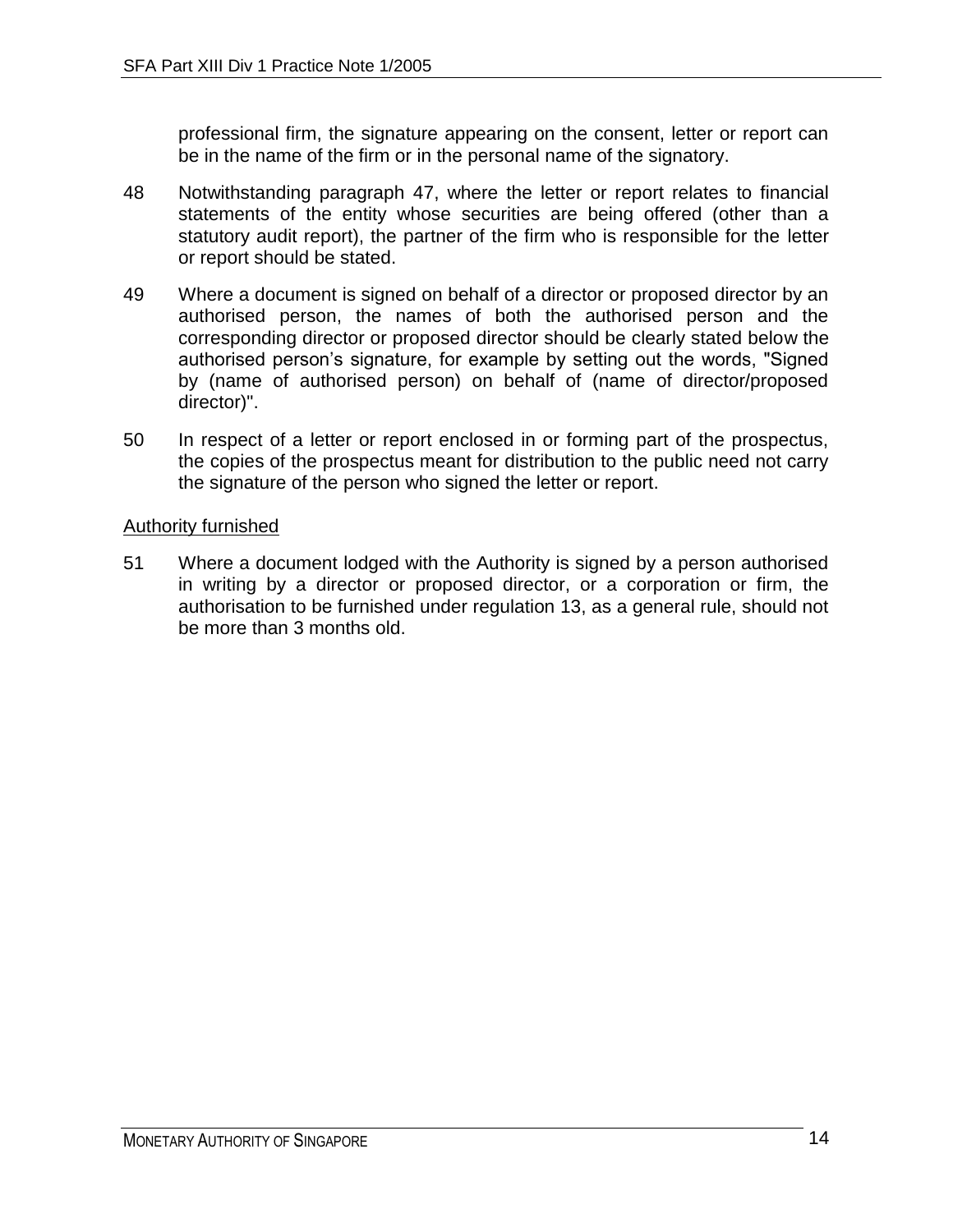**Sample statement to verify that the copy of the prospectus submitted to the Authority in paper form is a true copy of the prospectus lodged in electronic form**

I hereby verify, as required under regulation 12(2)(b) of the Securities and Futures (Offers of Investments) (Shares and Debentures) Regulations 2005, that the printed copy of the [(*identify the offer document lodged)*] relating to the [*(provide brief description of proposed offer)*] submitted to the Authority on [*(insert date)*] is a true copy of the [(*identify the offer document lodged)*] lodged with the Authority in electronic form on [*(insert date)*].

\_\_\_\_\_\_\_\_\_\_\_\_\_\_\_\_\_\_\_\_\_\_\_\_\_\_\_\_\_\_\_\_\_\_\_\_\_\_\_ Signature of the person making the offer (where the person making the offer is an individual) / director or equivalent person of the entity (where the person making the offer is an entity) / authorised official of the government of the State (where the person making the offer is the government of a State) / advocate and solicitor acting on behalf of the person making the offer \*

\_\_\_\_\_\_\_\_\_\_\_\_\_\_\_\_\_\_\_\_\_\_\_\_\_\_\_\_\_\_\_\_\_\_\_\_\_\_\_ Name of the person making the offer (where the person making the offer is an individual) / director or equivalent person of the entity (where the person making the offer is an entity) / authorised official of the government of the State (where the person making the offer is the government of a State) / advocate and solicitor acting on behalf of the person making the offer \*

\_\_\_\_\_\_\_\_\_\_\_\_\_\_\_\_\_\_\_\_\_\_\_\_\_\_\_\_\_\_\_\_\_\_\_\_\_\_ Date (dd/mm/yy)

\* Please delete where inapplicable.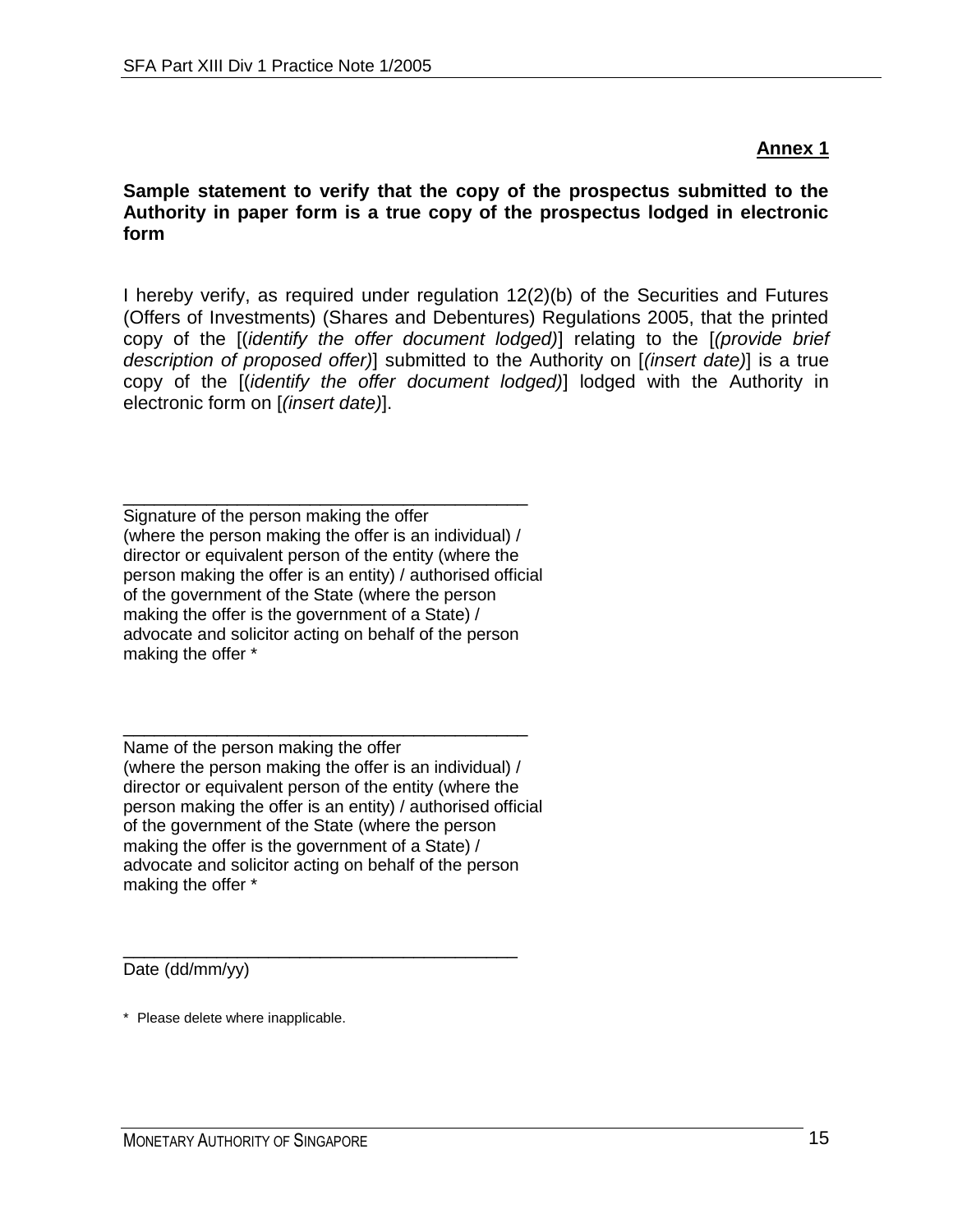#### **Sample expert's consent to be lodged under section 240(13)(e) of SFA**

[(insert date of letter)]

Board of Directors, ABC Company

Dear Sirs:

#### **ABC Company – [***(identify the offer document lodged)***] in relation to the [(***provide brief description of proposed offer)***] (the "Offer")**

We, [*(insert name of expert)*], named as *[(state capacity of expert in relation to the document lodged)*] in the [*(identify the offer document lodged)*] to be lodged with the Monetary Authority of Singapore on [*(insert date of lodgement)*] in relation to the Offer, do hereby consent to act in that capacity in relation to the [*(identify the offer document lodged)*].

We have given and have not before the registration of the [*(identify the offer document lodged)*] withdrawn our written consent to the issue of the [(*identify the offer document lodged)*] with the inclusion of the following:

- (a) our name and all references thereto;
- (b) [*(in the case of a report or letter, insert the title of the report or letter, accompanied with a statement on where the report or letter can be found in the document lodged)]*; and
- (c) [*(in the case of a statement or paragraph, reproduce the statement or paragraph, accompanied with a statement on where the statement or paragraph can be found in the document lodged)].*

in the form and context in which they are included in the [*(identify the offer document lodged)*].

Yours faithfully,

[signature]

[*(insert name of expert)*]

[*(where applicable, insert name of partner of the expert)*]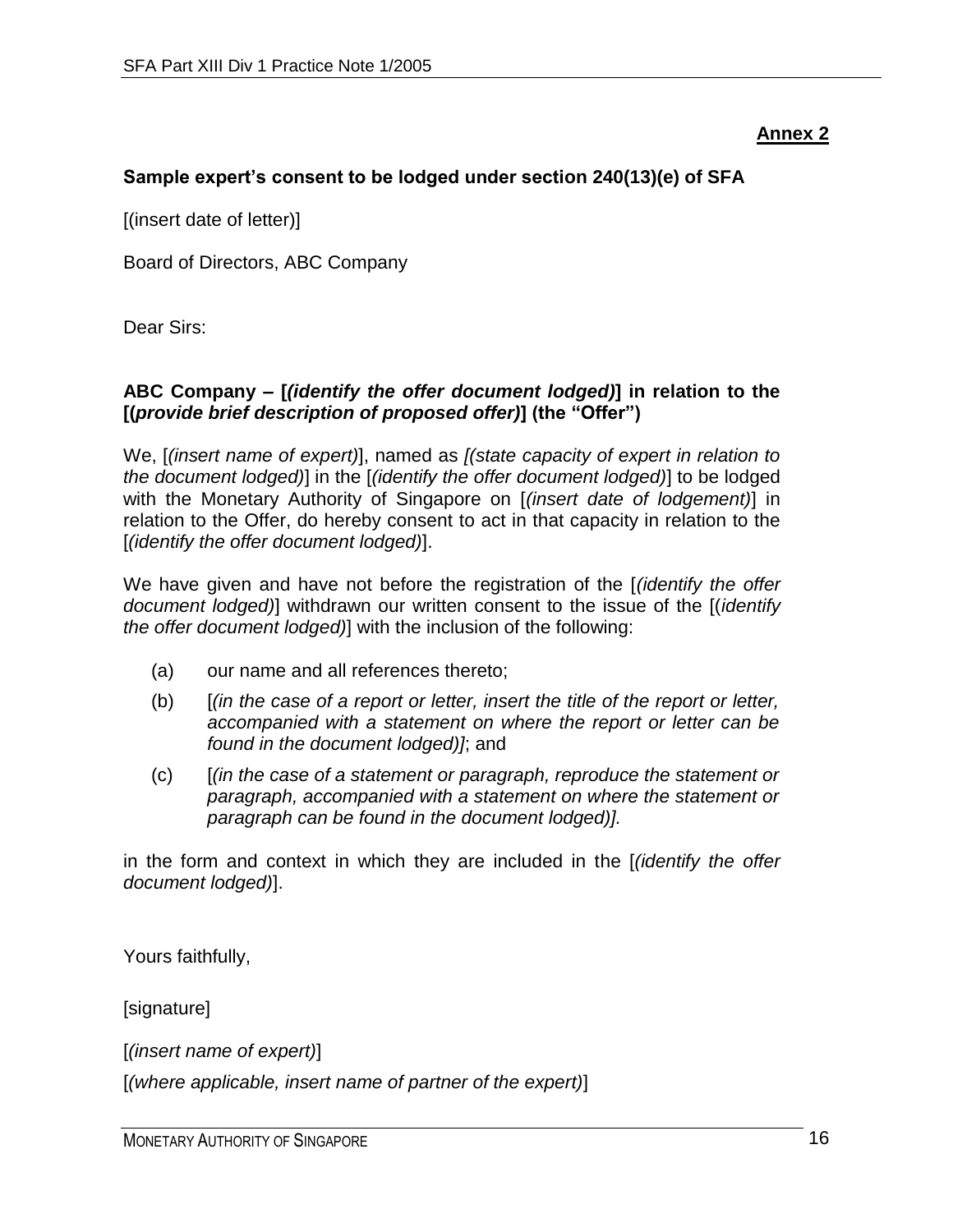## **Prospectus Compliance Checklist**

1 The prospectus compliance checklist should indicate, in respect of each disclosure item in the applicable Schedule to the Securities and Futures (Offers of Investments) (Shares and Debentures) Regulations 2005 (the "SFR"), the page and section where each of the required disclosures can be found. In the case where the required information has been omitted from the prospectus due to one of the circumstances set out below, indicate the appropriate remarks as follows:-

| <b>Applicable</b><br><b>Schedules</b>                   | <b>Circumstance</b>                                                                                                                               | <b>Remarks</b>                                                                                                                                                                         |
|---------------------------------------------------------|---------------------------------------------------------------------------------------------------------------------------------------------------|----------------------------------------------------------------------------------------------------------------------------------------------------------------------------------------|
| All                                                     | Where an item is not applicable<br>or relevant.                                                                                                   | Indicate "N/A" beside the relevant<br>provide adequate<br>item<br>and<br>explanation as to why that item is<br>not applicable or relevant.                                             |
| All                                                     | Where an exemption has been<br>granted under section 247 of the<br>Securities and Futures Act (Cap.<br>289) (the "SFA") in respect of an<br>item. | Indicate "Exemption<br>granted<br>247<br>under<br>section<br><b>of</b><br>the<br>Act<br>Securities<br>and Futures<br>pursuant to the Authority's letter<br>dated []" beside that item. |
| All                                                     | Where an item has been omitted<br>in a preliminary document by<br>virtue of section 240(3) of the<br>Act.                                         | Indicate "Omitted pursuant to<br>section 240(3) of the Securities<br>and Futures Act" beside that<br>item.                                                                             |
| Eleventh,<br>Twelfth,<br>Thirteenth<br>and<br>Fifteenth | Where an item has been omitted<br>in a base prospectus pursuant to<br>the Eleventh, Twelfth, Thirteenth<br>or Fifteenth Schedule to the<br>SFR.   | Indicate "Information"<br>be<br>to<br>provided in pricing statement"<br>beside that item.                                                                                              |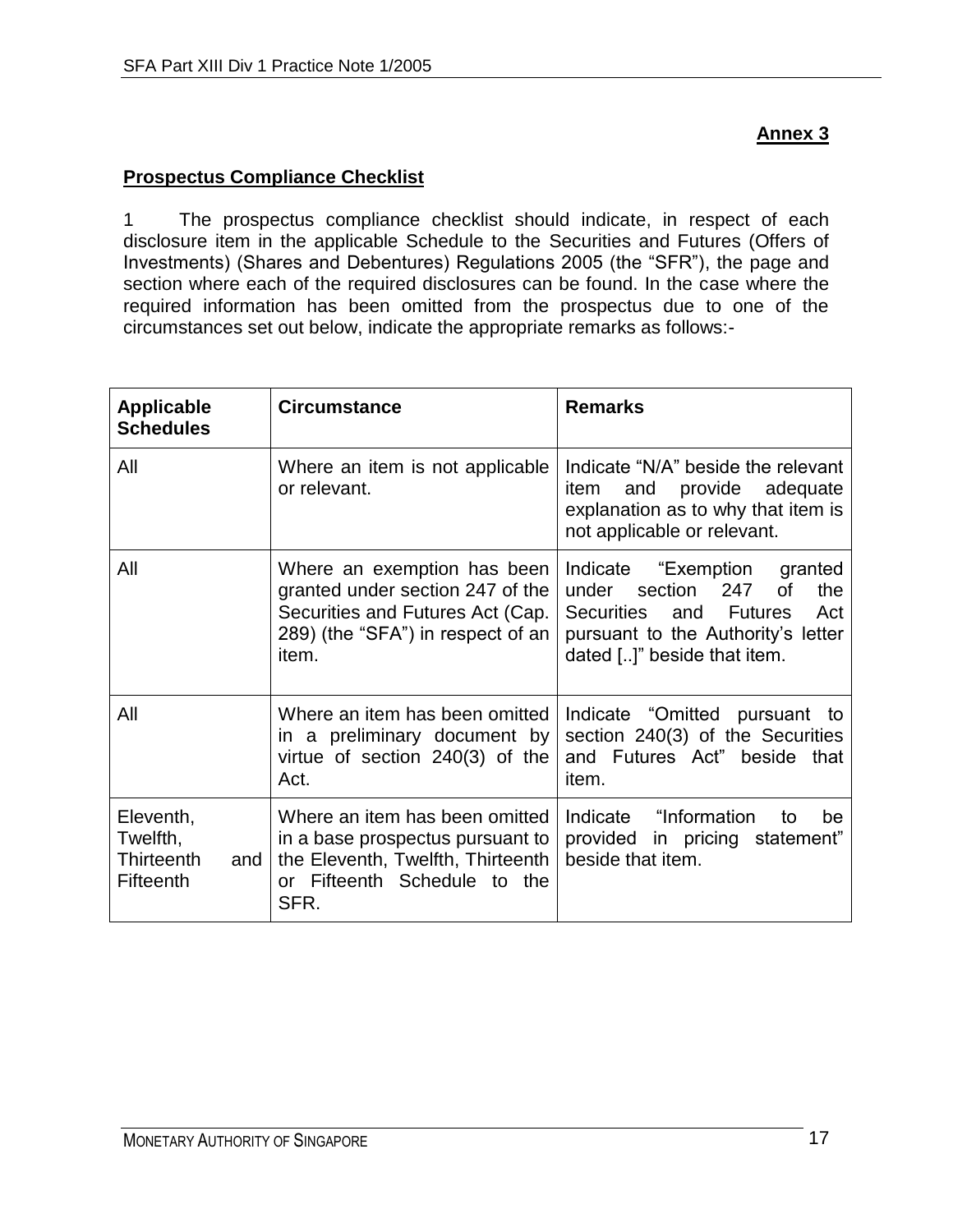#### **Sample confirmation by the person making the offer ("offeror")# or the director or equivalent person^ of the offeror that he is aware of the criminal liability under section 253 for false or misleading statements, or omission of information required to be included, in the prospectus or profile statement**

I confirm that I am aware of the following provisions in the Securities and Futures Act (Cap. 289) (the "Act"):

(A) section 253(1) of the Act provides as follows:

"Where an offer of securities is made in or accompanied by a prospectus or profile statement, or, in the case of an offer referred to in section 280, where a prospectus or profile statement is prepared and issued in relation to the offer,  $and -$ 

- (a) a false or misleading statement is contained in
	- (i) the prospectus or the profile statement; or
	- (ii) any application form for the securities;
- (b) there is an omission to state any information required to be included in the prospectus under section 243 or there is an omission to state any information required to be included in the profile statement under section 246, as the case may be; or
- (c) there is an omission to state a new circumstance that
	- (i) has arisen since the prospectus or the profile statement was lodged with the Authority; and
	- (ii) would have been required to be included in the prospectus under section 243, or required to be included in the profile statement under section 246, as the case may be, if it had arisen before the prospectus or the profile statement was lodged with the Authority,

the persons referred to in subsection (4) shall be guilty of an offence even if such persons, unless otherwise specified, were not involved in the making of the false or misleading statement or the omission, and shall be liable on conviction to a fine not exceeding \$150,000 or to imprisonment for a term not exceeding 2 years or to both and, in the case of a continuing offence, to a further fine not exceeding \$15,000 for every day or part thereof during which the offence continues after conviction."

- (B) section 253(4) of the Act provides that the persons guilty of the offence in section 253(1) include:
	- (a) the person making the offer; and